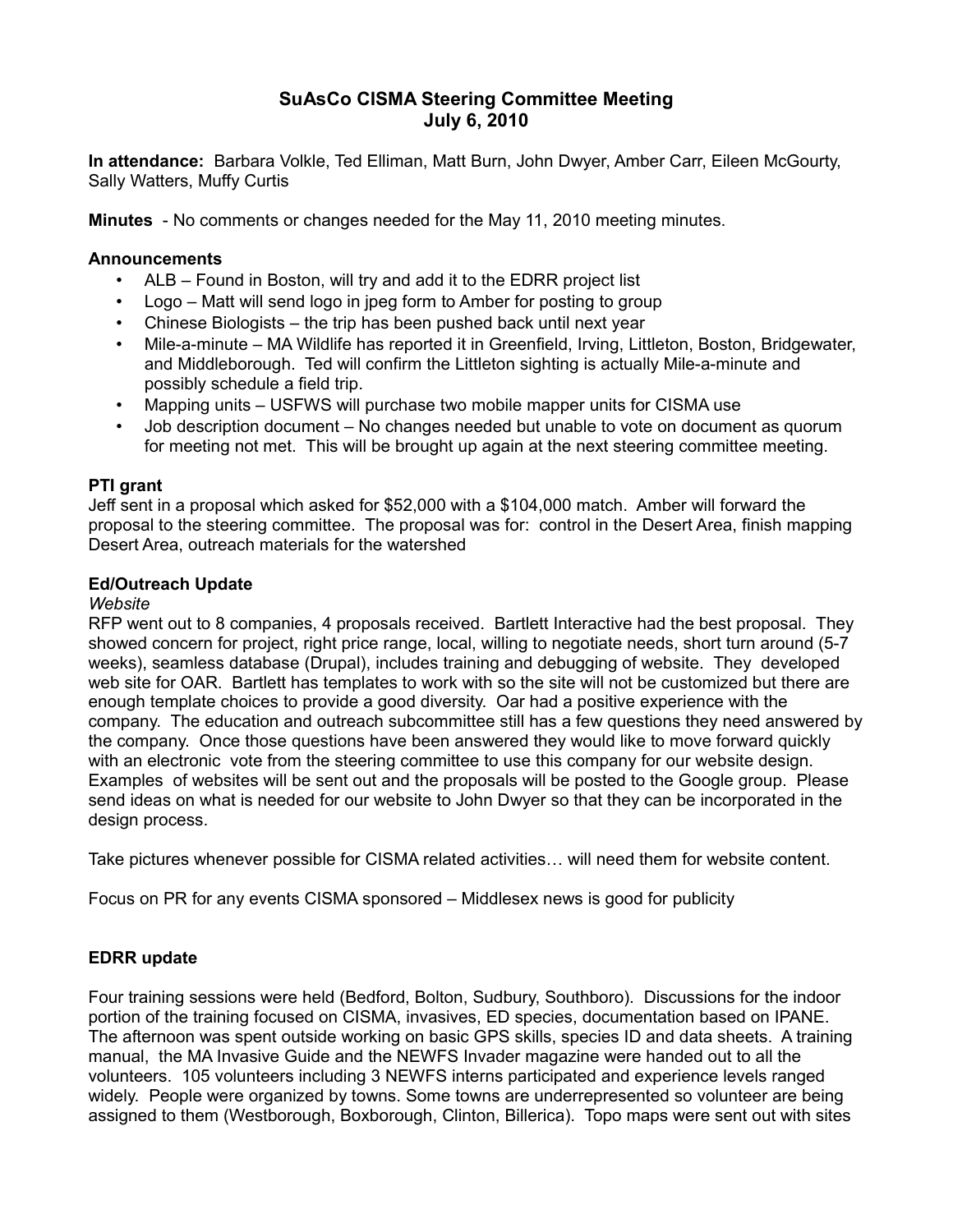identified on it to the volunteers. No ED species have been documented so far. End of season wrap up is being planned. Photos from the training will be filed and made available.

Call for high quality Rorippa Amphibia photos- the only ones we have are fuzzy/ low quality- known sightings in western MA.

Two field trip sessions are being planned to see Stiltgrass in Sherborn, Mile-a-minute in the Blue Hills, Kudzu in Needham/Newton. If Mile-a-minute is in Littleton we should visit that site.

NEWFS volunteers are looking for the 30+ rare species in our watershed and documenting threats posed from invasive species. Invasive species within 200-250 feet of the rare plants are considered a threat and will be documented using IPANE classification.

Mile-a-minute weevil release in the Blue Hills this Thurs. Ted will get more information.

## **Purple Loosestrife Project**

Things moving along but had problems with the beetles eating the loosestrife plants too quickly. Beetle release will be the 3rd week in July.

## **Calendar**

Disconnect between recruitment of new members to CISMA with the fall meeting and the terms for the steering committee which begin in the late spring. The administrative subcommittee will discuss and rework the calendar to try and have terms begin in January.

## **Annual Meeting**

Nov. 9th 3-5 pm at the new visitor center at Assabet River NWR. Expect ~50 people. The purpose of the meeting is to recruit new members, discuss the past years accomplishments and to talk about what is happening in the upcoming year. Short reports on what happened over the summer including the EDRR project and the purple loosestrife project will be given, we hope to have a keynote speaker and to solicit ideas for the following years Annual Priority Actions. Potential speakers are Les Merhoff (IPANE) and Peter Del Tredici (Arnold Arboretum). Ted will ask Peter if he would be interested. If you have ideas on potential speakers please let Amber Carr know.

Tasks for the annual meeting

- Compile a list of attendees meeting…
- Create name tags
- Handouts (final ISMP, APA's, MOU, blurbs from speakers)
- Food (Cider, fruit, cake, cookies, invasive edibles)
- Press coverage (press release by NEWFS)
- Save the data reminder will be sent out by Amber and will be sent to Cynthia Boettner to be put in the Invasive Plant Newsbrief.
- Invite folks involved with the CWMA in western MA

Volunteers for the event - Barbara V will help with recruitment

# **Partner Recruitment**

Who should we be recruiting into CISMA? Landscapers, nurseries, garden clubs, statewide coalitions, Tower Hill, etc.? Barbara has already talked with the Womens Club and the Westborough Land Trust.

MA Conservation Commission would be a good vehicle to get the word out to conservation commissions. It would be beneficial to have a table at the annual MAC meeting or to give a talk at their annual conference in Feb/March. There is a meeting on Sept. 13 to determine the presenters for their meeting, would need to put in a proposal soon.